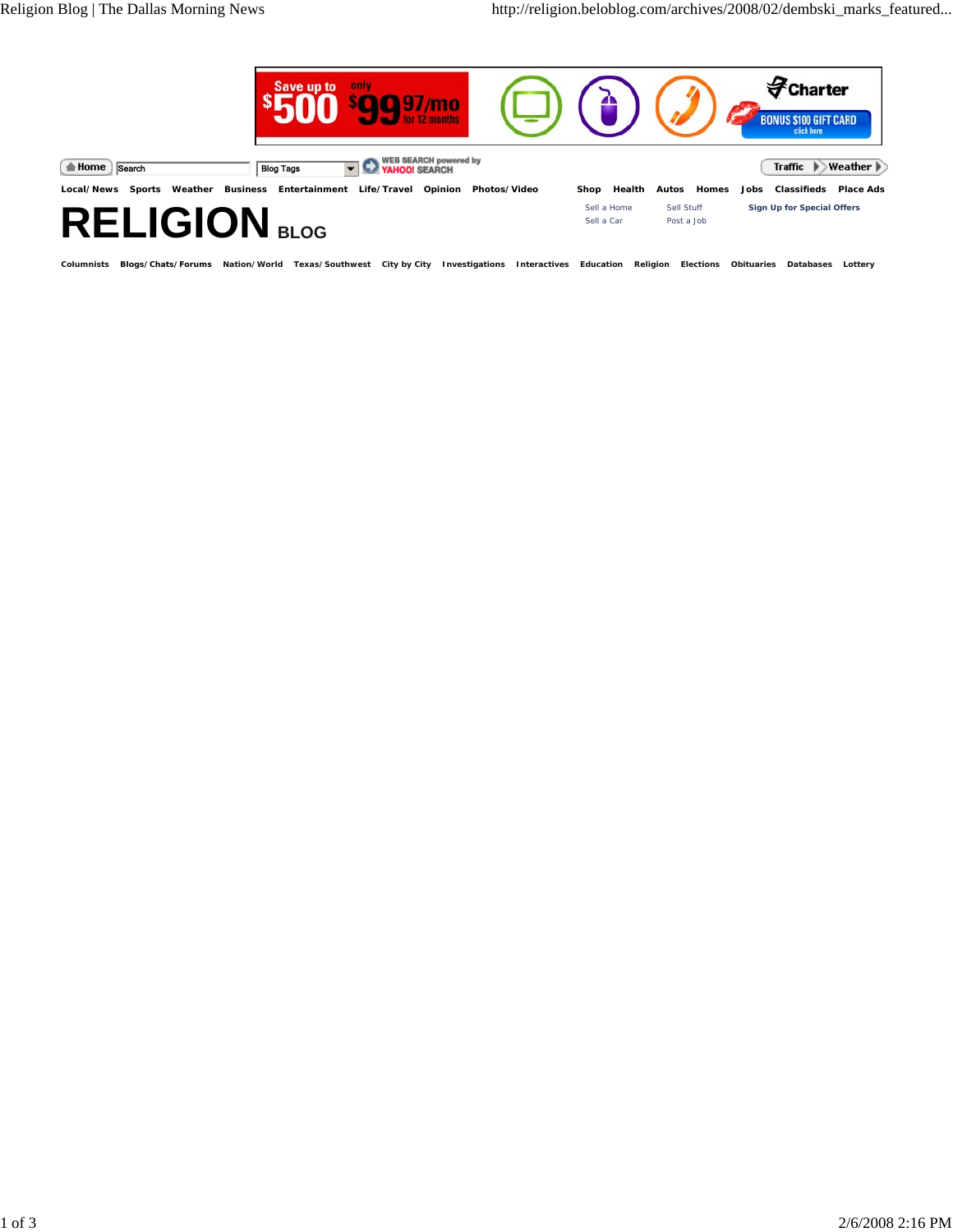Religion Blog | The Dallas Morning News http://religion.beloblog.com/archives/2008/02/dembski\_marks\_featured...



## **TrackBack**

 $2$  of  $3$   $\hbox{http://www.beloblog.com/cgi-bin/mt/mt-t.cgi/61752}$   $2/6/2008$   $2:16$   $\hbox{PM}$ TrackBack URL for this entry: